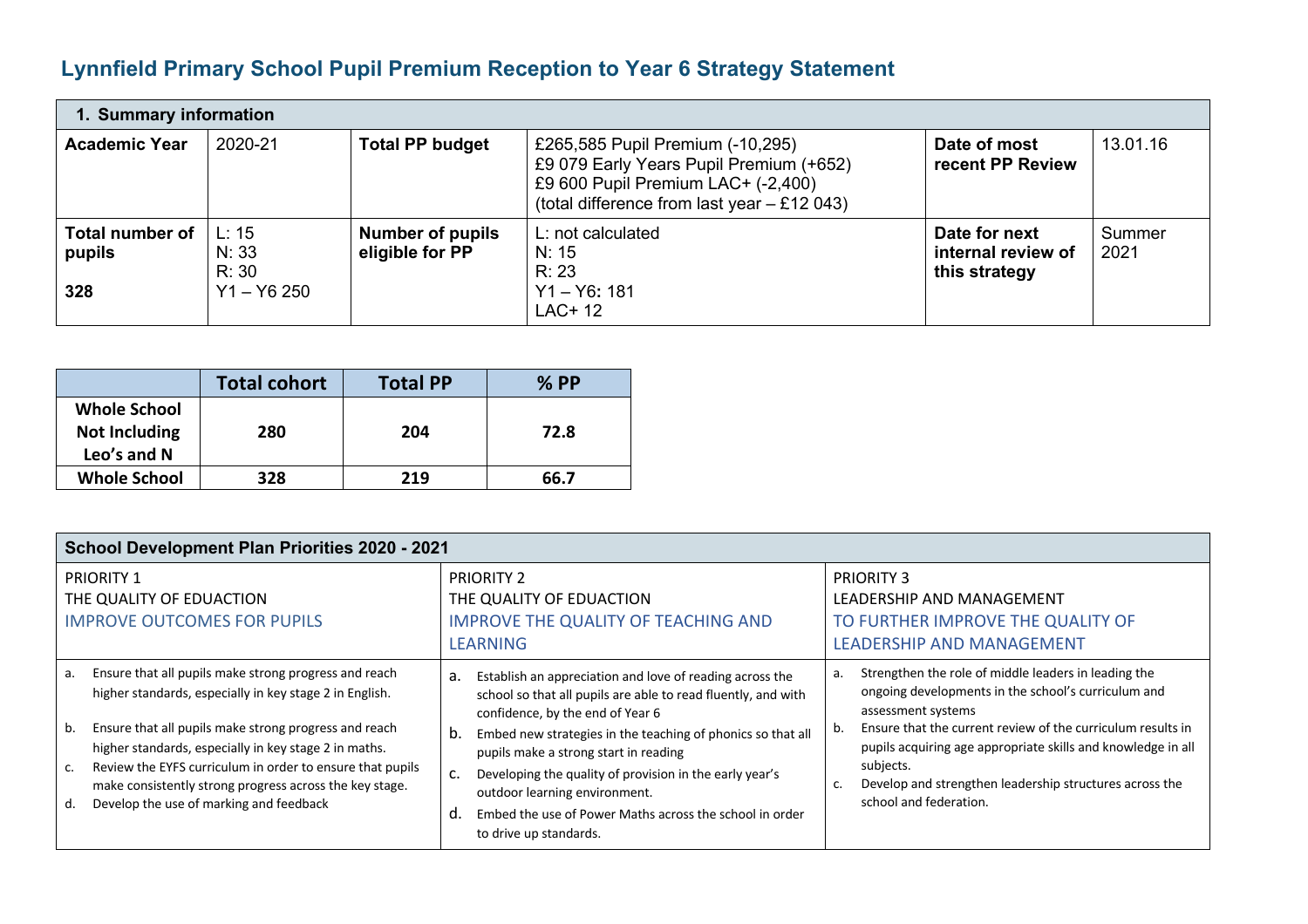|           | 1. Barriers to future attainment (for pupils eligible for PP, including high ability)                    |                                                                                                                                                                                                                                                                                                                                                                                                                                                                     |  |  |  |  |  |
|-----------|----------------------------------------------------------------------------------------------------------|---------------------------------------------------------------------------------------------------------------------------------------------------------------------------------------------------------------------------------------------------------------------------------------------------------------------------------------------------------------------------------------------------------------------------------------------------------------------|--|--|--|--|--|
|           | In-school barriers (issues to be addressed in school, such as poor oral language skills)                 |                                                                                                                                                                                                                                                                                                                                                                                                                                                                     |  |  |  |  |  |
| Α.        | Performance of PP pupils in early reading and phonics $EY - Y5$                                          |                                                                                                                                                                                                                                                                                                                                                                                                                                                                     |  |  |  |  |  |
| В.        | Performance of PP pupils in reading, writing and maths and combined                                      |                                                                                                                                                                                                                                                                                                                                                                                                                                                                     |  |  |  |  |  |
| D.        | Performance of PP pupils at higher standard                                                              |                                                                                                                                                                                                                                                                                                                                                                                                                                                                     |  |  |  |  |  |
| C.        | Talk matters improving quality of teaching in the early years                                            |                                                                                                                                                                                                                                                                                                                                                                                                                                                                     |  |  |  |  |  |
|           | <b>External barriers</b> (issues which also require action outside school, such as low attendance rates) |                                                                                                                                                                                                                                                                                                                                                                                                                                                                     |  |  |  |  |  |
| Ε.        | The attendance of PP pupils in identified intervention groups                                            |                                                                                                                                                                                                                                                                                                                                                                                                                                                                     |  |  |  |  |  |
| F.        | The personal development and welfare of those PP pupils identified as having SEMH needs                  |                                                                                                                                                                                                                                                                                                                                                                                                                                                                     |  |  |  |  |  |
|           | 2. Desired outcomes                                                                                      |                                                                                                                                                                                                                                                                                                                                                                                                                                                                     |  |  |  |  |  |
|           | Desired outcomes and how they will be measured                                                           | Success criteria                                                                                                                                                                                                                                                                                                                                                                                                                                                    |  |  |  |  |  |
| Α.        | Improved quality in the teaching of reading<br>Early reading<br>Phonics<br>ΙΙ.                           | There are a significant number of pupils making progress and accelerated progress through<br>the RWI program<br>Pupils reading ages in Y1 - Y3 increase to within 3 months of their chronological age<br>An increasing number of pupils are making accelerated progress to/are at ARE as<br>demonstrated through the scores in given standardised tests across the year Y1 - Y3<br>Pupils accessing Rapid phonics make accelerated progress in their reading scores |  |  |  |  |  |
| <b>B.</b> | Improve current statutory results - Expected                                                             | Improved results in standardised tests<br>Minutes of Pupil Progress meetings demonstrates progress and challenge                                                                                                                                                                                                                                                                                                                                                    |  |  |  |  |  |
| C.        | Improve current statutory results - Greater Depth                                                        | Improved results in standardised tests<br>Minutes of Pupil Progress meetings demonstrates progress and challenge                                                                                                                                                                                                                                                                                                                                                    |  |  |  |  |  |
| D.        | Increase the number of pupils at 'typical' in the talk matters data analysis year on<br>year.            | Successful scrutiny of EY planning demonstrates teaching staff are responding to the gaps<br>as identified in the WellCom assessments<br>Pupil Progress meetings demonstrate pupils are making progress in the communication,<br>language and development strand of the Development Matters Document                                                                                                                                                                |  |  |  |  |  |
| Ε.        | Raise aspirations of PP pupils                                                                           | PP pupils are represented on the school council<br>PP pupils access aspirational activties/events to ensure they have a good understanding of<br>opportunities available to them.                                                                                                                                                                                                                                                                                   |  |  |  |  |  |
| F.        | Ensure access to educational visits                                                                      | PP have full access to educational experiences and visits                                                                                                                                                                                                                                                                                                                                                                                                           |  |  |  |  |  |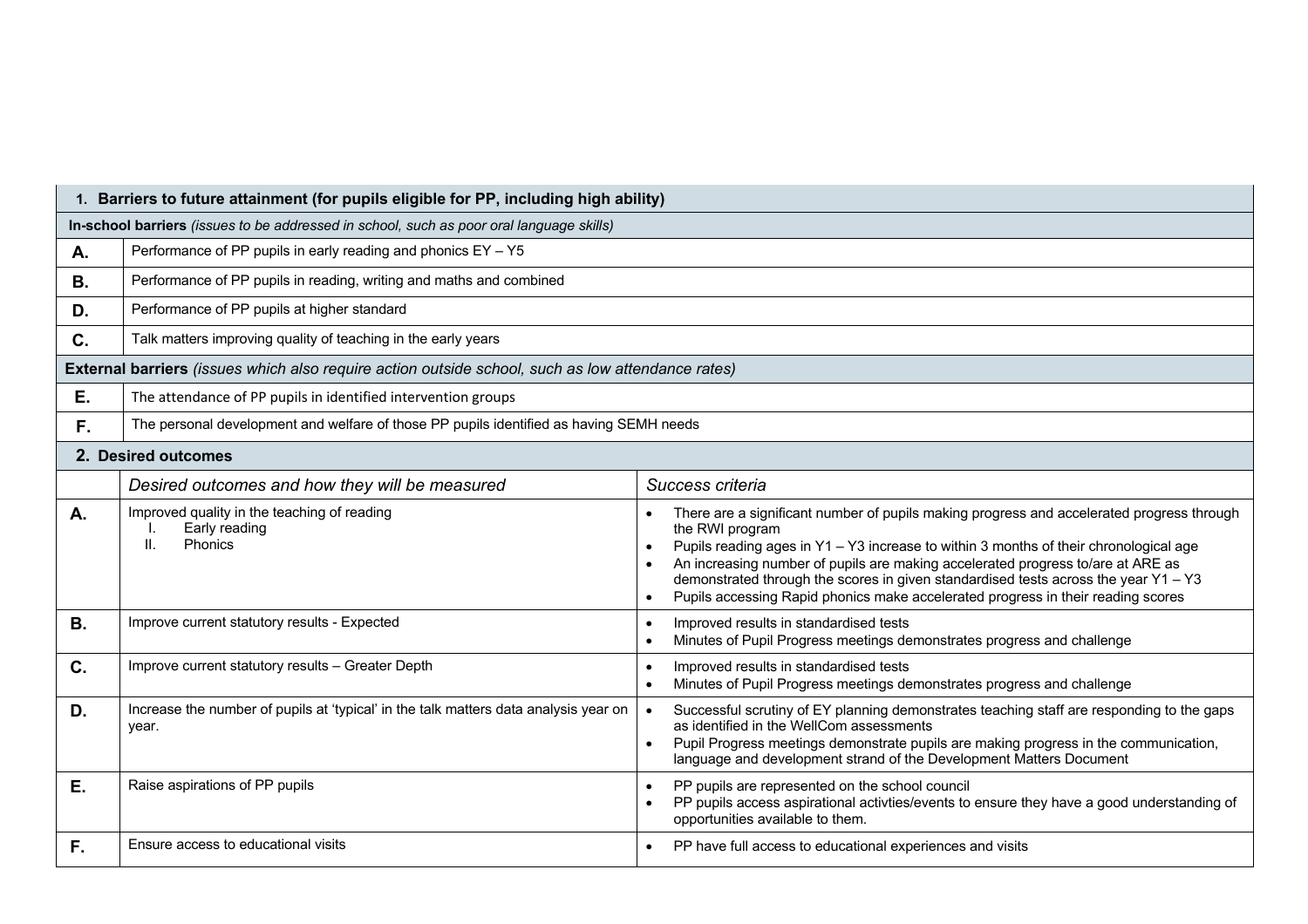| G. | Improve attendance of all identified PP pupils (PA)                                                | Reduce PA pf PP pupils from 18/19 figure of 12.1% to 8.5% (within national comparator of<br>$8.7\%$<br>Increase attendance of PP pupils to overall 96% (18/19 95.2%) |
|----|----------------------------------------------------------------------------------------------------|----------------------------------------------------------------------------------------------------------------------------------------------------------------------|
| H. | Improve the personal development and welfare of those PP pupils identified as<br>having SEMH needs | Nurture School status attained                                                                                                                                       |

 $\overline{\phantom{a}}$ 

| 3. Planned expenditure                                                                                                |                                                                                                                                                                                                                                                                                                                                       |                                                                                                                                                                                                                                                                                                                                                                                                                                                                                                                                                                                                                             |                                                                                                                                                                                                                                                                                                                                                                                                                          |                                                                                                   |                                                         |  |  |  |  |
|-----------------------------------------------------------------------------------------------------------------------|---------------------------------------------------------------------------------------------------------------------------------------------------------------------------------------------------------------------------------------------------------------------------------------------------------------------------------------|-----------------------------------------------------------------------------------------------------------------------------------------------------------------------------------------------------------------------------------------------------------------------------------------------------------------------------------------------------------------------------------------------------------------------------------------------------------------------------------------------------------------------------------------------------------------------------------------------------------------------------|--------------------------------------------------------------------------------------------------------------------------------------------------------------------------------------------------------------------------------------------------------------------------------------------------------------------------------------------------------------------------------------------------------------------------|---------------------------------------------------------------------------------------------------|---------------------------------------------------------|--|--|--|--|
| Academic year                                                                                                         | 2020 - 2021                                                                                                                                                                                                                                                                                                                           |                                                                                                                                                                                                                                                                                                                                                                                                                                                                                                                                                                                                                             |                                                                                                                                                                                                                                                                                                                                                                                                                          |                                                                                                   |                                                         |  |  |  |  |
|                                                                                                                       | The three headings below enable schools to demonstrate how they are using the pupil premium to improve classroom pedagogy, provide targeted<br>support and support whole school strategies.                                                                                                                                           |                                                                                                                                                                                                                                                                                                                                                                                                                                                                                                                                                                                                                             |                                                                                                                                                                                                                                                                                                                                                                                                                          |                                                                                                   |                                                         |  |  |  |  |
| i. Quality of teaching for all                                                                                        |                                                                                                                                                                                                                                                                                                                                       |                                                                                                                                                                                                                                                                                                                                                                                                                                                                                                                                                                                                                             |                                                                                                                                                                                                                                                                                                                                                                                                                          |                                                                                                   |                                                         |  |  |  |  |
| <b>Desired outcome</b>                                                                                                | Chosen action /<br>approach                                                                                                                                                                                                                                                                                                           | What is the evidence and rationale<br>for this choice?                                                                                                                                                                                                                                                                                                                                                                                                                                                                                                                                                                      | How will you ensure it is<br>implemented well?                                                                                                                                                                                                                                                                                                                                                                           | <b>Staff lead</b>                                                                                 | When will you<br>review<br>implementation?              |  |  |  |  |
| (a) Improve the<br>performance of PP<br>pupils in early<br>reading, phonics<br>and vocabulary in<br>$EY - Y5$         | The use of the RWI from<br>$N - Y3$                                                                                                                                                                                                                                                                                                   | School has had success accelerating pupil<br>progress through the use of performance<br>management and progress meetings using<br>the principles of small gains; and the RWI<br>program<br>DFE White Paper report November<br>$\bullet$<br>2018: Research to understand<br>successful approaches to supporting the<br>most academically able disadvantaged<br>pupils<br><b>EEF Phonics</b><br>$\bullet$<br><b>EEF Reading Comprehension</b><br>$\bullet$<br><b>Strategies</b>                                                                                                                                               | Leadership and Infrastructure<br>PP pupils are identified<br>$\bullet$<br>Termly solution focussed<br>$\bullet$<br>teaching and learning meetings<br>looking at pupil progress and<br>barriers to learning<br>Academic<br>Rigorous, progress focussed<br>$\bullet$<br>leadership of the RWI program<br>Rigorous teacher assessment<br>$\bullet$<br>supported by Salford reading<br>age test/standardised termly<br>tests | KMc - DHT<br><b>SLT</b><br>$KW - RWI$<br>lead<br>$KW -$<br>English Lead<br>$KW -$<br>English Lead | <b>Monitor, Review and</b><br><b>Evaluate</b><br>Termly |  |  |  |  |
| (b) Improve the<br>performance of PP<br>pupils in reading,<br>writing and maths<br>and combined (raise<br>attainment) | The school in<br>$\bullet$<br>collaboration with the<br>Federation and the LA<br>Primary Advisor will<br>continue the<br>development of the<br>curriculum offer through<br>high quality CPD,<br>coaching and support<br>The federation will<br>introduce a new<br>feedback and marking<br>policy designed to<br>ensure children embed | School has had success through maintaining<br>small class sizes to enable teachers to<br>accelerate pupil progress through the use of<br>performance management and progress<br>meetings using the principles of small gains.<br><b>EEF: Mastery Learning</b><br>$\bullet$<br><b>EEF Reducing Class Sizes</b><br>$\bullet$<br><b>EEF: Teaching Assistants</b><br>$\bullet$<br>EEF: Metacognition and self-regulated<br>$\bullet$<br>learning<br>EEF: Implementation Guidance Report<br>$\bullet$<br>DFE White Paper report November<br>$\bullet$<br>2018: Research to understand<br>successful approaches to supporting the | Leadership and Infrastructure<br>PP pupils are identified<br>$\bullet$<br>Termly solution focussed<br>teaching and learning meetings<br>looking at pupil progress and<br>barriers to learning<br>Work Scrutiny supported by the<br>$\bullet$<br>Primary LA Primary Advisor<br>Planning and Provision support<br>$\bullet$<br>from the Primary LA Advisor                                                                 | KMc - DHT<br><b>SLT</b><br>$SS - HT$<br>$KW -$<br>English Lead                                    | <b>Monitor, Review and</b><br><b>Evaluate</b><br>Termly |  |  |  |  |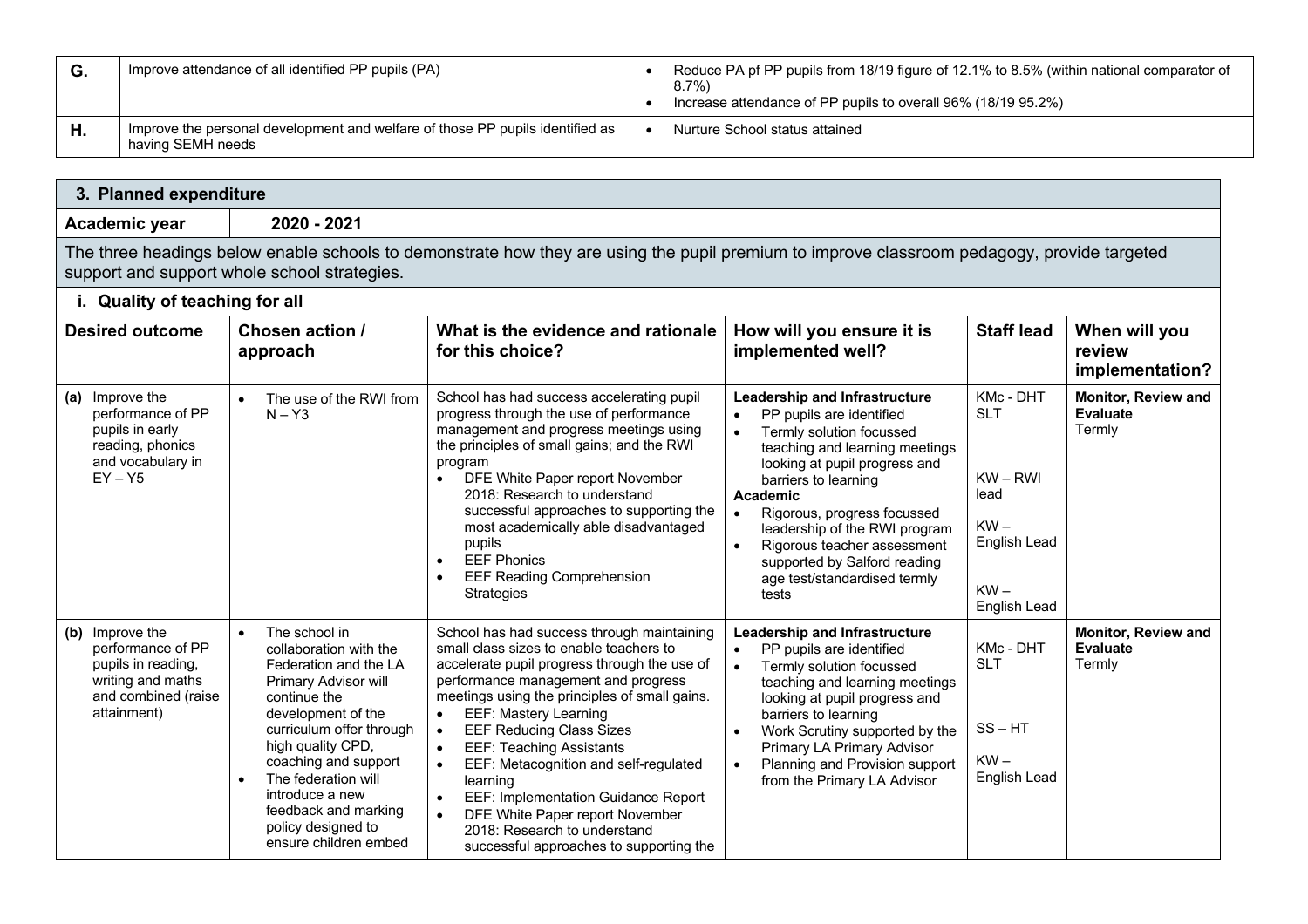|                                                                         | $\bullet$              | and use knowledge by<br>effectively supporting<br>them to access and<br>transfer knowledge to<br>their long term memory<br>An additional 15 m<br>minutes per day to be<br>used for interleaved<br>practice to ensure all PP<br>pupils have an<br>opportunity to practice<br>retrieval from their long<br>term memory and apply<br>to fresh problems to<br>ensure their knowledge<br>is embedded. |                                                  | most academically able disadvantaged<br>pupils                                                                                                                                                                                                                                                                                                                                                                                                                                                                                                                                                                                                                                                                  |                                                  |                                                                                                                                                                                                                                                                                                                                                                                                                                                                                                                                                           |                                                                                                 |                                                         |
|-------------------------------------------------------------------------|------------------------|--------------------------------------------------------------------------------------------------------------------------------------------------------------------------------------------------------------------------------------------------------------------------------------------------------------------------------------------------------------------------------------------------|--------------------------------------------------|-----------------------------------------------------------------------------------------------------------------------------------------------------------------------------------------------------------------------------------------------------------------------------------------------------------------------------------------------------------------------------------------------------------------------------------------------------------------------------------------------------------------------------------------------------------------------------------------------------------------------------------------------------------------------------------------------------------------|--------------------------------------------------|-----------------------------------------------------------------------------------------------------------------------------------------------------------------------------------------------------------------------------------------------------------------------------------------------------------------------------------------------------------------------------------------------------------------------------------------------------------------------------------------------------------------------------------------------------------|-------------------------------------------------------------------------------------------------|---------------------------------------------------------|
| Improve the<br>(c)<br>performance of PP<br>pupils at higher<br>standard | $\bullet$<br>$\bullet$ | As above<br>More able PP pupils are<br>identified on planning to<br>ensure stretch and<br>challenge                                                                                                                                                                                                                                                                                              | $\bullet$<br>$\bullet$<br>$\bullet$<br>$\bullet$ | The school has successfully<br>implemented 'Power Maths' - a dfe<br>recommended programme. This will<br>continue to be used as a framework for<br>delivery the maths curriculum. DFE<br>White Paper report November 2018:<br>Research to understand successful<br>approaches to supporting the most<br>academically able disadvantaged pupils<br><b>EEF: Mastery Learning</b><br><b>EEF Reducing Class Sizes</b><br><b>EEF: Teaching Assistants</b><br>EEF: Metacognition and self-regulated<br>learning<br>EEF: Implementation Guidance Report<br>DFE White Paper report November<br>2018: Research to understand<br>successful approaches to supporting the<br>most academically able disadvantaged<br>pupils | $\bullet$<br>$\bullet$<br>$\bullet$<br>$\bullet$ | <b>Leadership and Infrastructure</b><br>PP pupils are identified<br>Termly solution focussed<br>teaching and learning meetings<br>looking at pupil progress and<br>barriers to learning<br>PP Lead identify, track and<br>monitor more able PP pupils,<br>providing mentoring support<br>when necessary<br>Work Scrutiny supported by the<br>Primary LA Primary Advisor<br>Planning and Provision support<br>from the Primary LA Advisor<br>Academic<br>Planning scrutiny to ensure<br>more able PP pupils are<br>identified, stretched and<br>challenged | KMc - DHT<br><b>SLT</b><br>$SS - HT$<br>$KW -$<br>English Lead<br>$LP - \mathsf{Maths}$<br>Lead | <b>Monitor, Review and</b><br><b>Evaluate</b><br>Termly |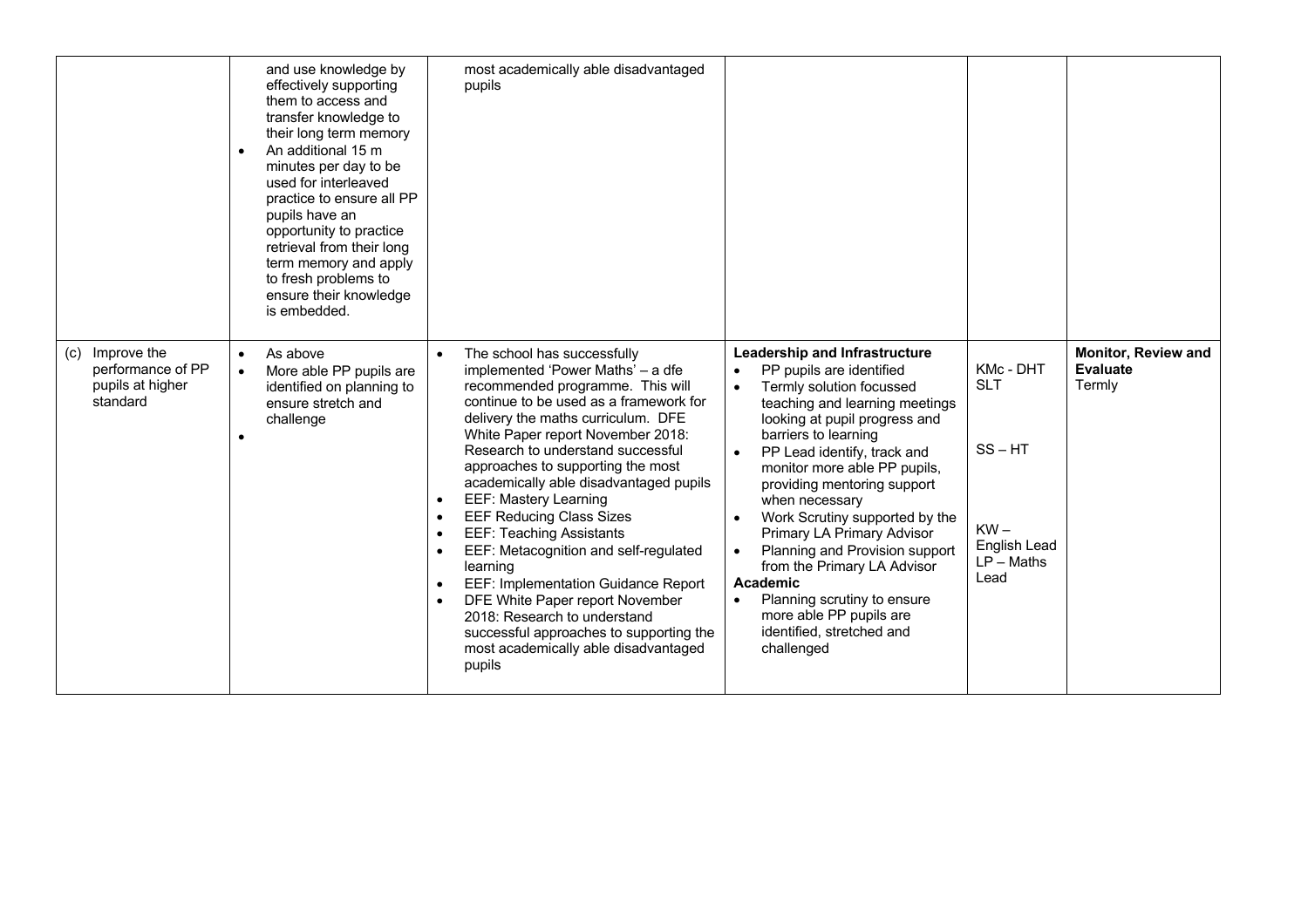| (d) | Talk matters<br>improving quality of<br>teaching in the early<br>years | $\bullet$<br>$\bullet$ | The use of the<br>WellComm materials to<br>direct precision teaching<br>and provision in EY from<br>2 yrs - Rec<br>Speech and language<br>assessment of pupils in<br>Early Years and action<br>taken to remove<br>barriers.<br>Part funding of<br>enhanced<br>speech and language<br>service<br>Support from EY LA<br>Advisor | School has had success accelerating pupil<br>progress through the use of performance<br>management and progress meetings using<br>the principles of small gains; the introduction<br>of the WellComm materials in EY<br>DFE White Paper report November<br>2018: Research to understand<br>successful approaches to supporting the<br>most academically able disadvantaged<br>pupils<br><b>EEF Early Years Intervention</b><br>$\bullet$<br><b>EEF Talk matters</b><br><b>EEF Oral Language Interventions</b><br>$\bullet$                  | Leadership and Infrastructure<br>Monitor, Review and<br>KMc - DHT<br><b>Evaluate</b><br>PP pupils are identified<br>$\bullet$<br><b>SLT</b><br>Termly<br>Termly solution focussed<br>$\bullet$<br>teaching and learning meetings<br>looking at pupil progress and<br>Termly<br>barriers to learning<br>$JW - EY$<br>Planning and Provision EY<br>$\bullet$<br>lead<br>scrutinies completed focussed<br>on provision as directed by<br>WellCom assessments<br><b>SLT</b><br>Termly solution focussed<br>$\bullet$<br>teaching and learning meetings<br>looking at pupil progress and<br>barriers to learning<br><b>Partnerships</b><br>Intervention to compliment any<br>existing interventions - SALT |
|-----|------------------------------------------------------------------------|------------------------|-------------------------------------------------------------------------------------------------------------------------------------------------------------------------------------------------------------------------------------------------------------------------------------------------------------------------------|---------------------------------------------------------------------------------------------------------------------------------------------------------------------------------------------------------------------------------------------------------------------------------------------------------------------------------------------------------------------------------------------------------------------------------------------------------------------------------------------------------------------------------------------|-------------------------------------------------------------------------------------------------------------------------------------------------------------------------------------------------------------------------------------------------------------------------------------------------------------------------------------------------------------------------------------------------------------------------------------------------------------------------------------------------------------------------------------------------------------------------------------------------------------------------------------------------------------------------------------------------------|
|     | (e) Raise aspirations of<br>PP pupils                                  | $\bullet$<br>$\bullet$ | Cluster work<br>Student council                                                                                                                                                                                                                                                                                               | The school still values the work completed in<br>18/19 with partner secondary schools and<br>York University. This did not go ahead in<br>19/20 and York have now removed the Y6<br>element from their Shine initiative. They do<br>however offer visits to the university in the<br>summer term but it is unclear if this will go<br>ahead in 20/21 at this time. The school<br>council continues to give pupils the<br>opportunity to have a forum for their voice<br>and is represented elected representatives,<br>some of which are PP | <b>Monitor, Review and</b><br>Leadership and Infrastructure<br>$KMc - DHT$<br><b>Evaluate</b><br>PP pupils are identified<br>$\bullet$<br><b>Cultural</b><br><b>Humanities</b><br><b>July 2021</b><br>laspire pathway completed<br>$\bullet$<br>faculty Lead<br>Cluster partnership work<br>$\bullet$<br>DC and<br>completed<br>Monitoring<br>$\bullet$<br>School council attend meetings<br>Lead KW<br>both in school and at other<br>schools<br><b>KMc - DHT</b>                                                                                                                                                                                                                                    |
| (f) | Ensure access to<br>educational visits                                 | $\bullet$              | Directly address, if<br>necessary material<br>poverty                                                                                                                                                                                                                                                                         | School is pleased with the number of<br>educational visits pupils are attending in<br>order to widen their horizons and open their<br>minds to new opportunities.                                                                                                                                                                                                                                                                                                                                                                           | Leadership and Infrastructure<br><b>Monitor, Review and</b><br>Evaluate<br>PP pupils are identified<br><b>Material poverty</b><br><b>July 2021</b><br>All pupils attend school<br>$\bullet$<br>trips/events                                                                                                                                                                                                                                                                                                                                                                                                                                                                                           |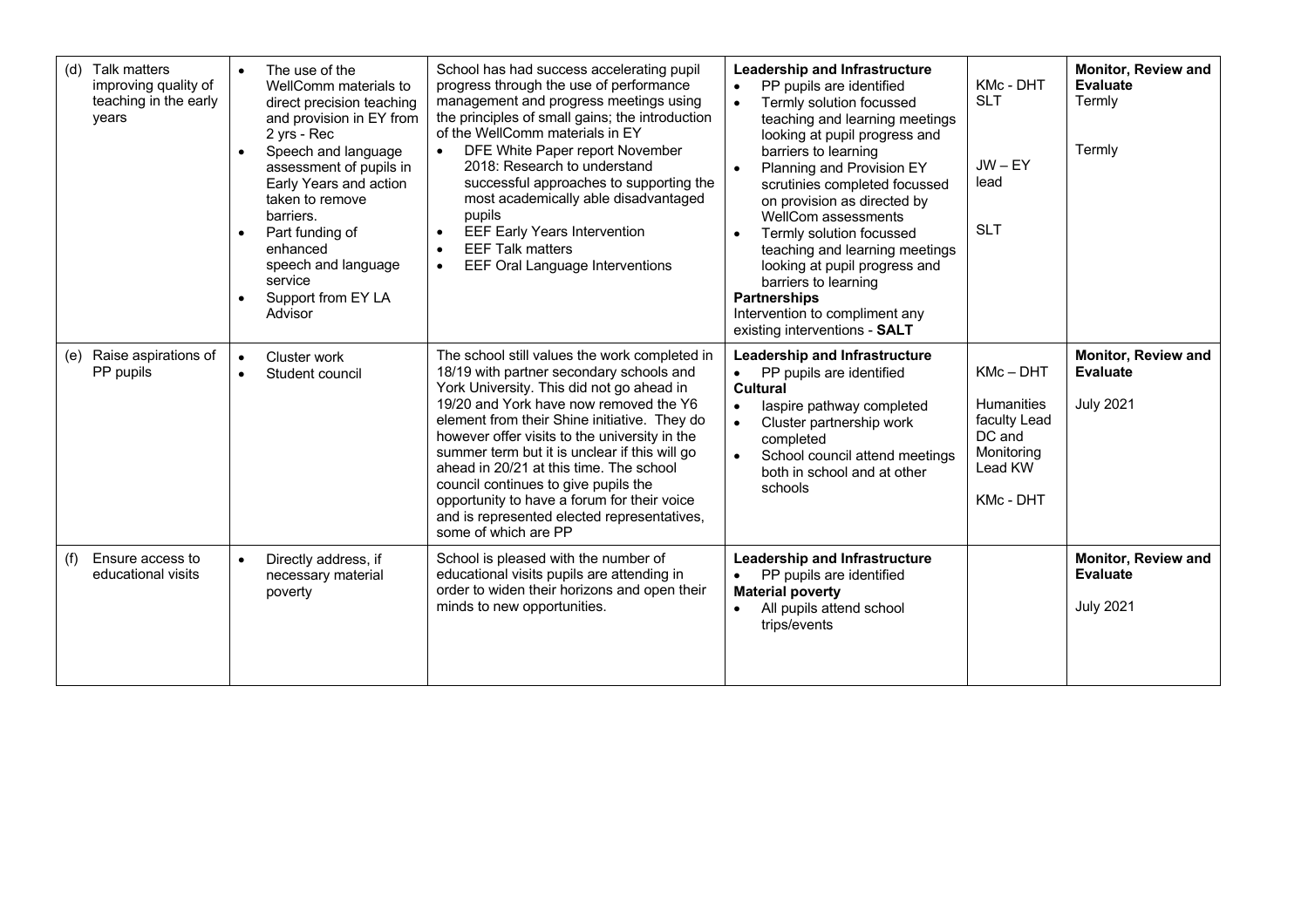| <b>Desired outcome</b>                                                                                                 | <b>Chosen</b>                                                                                                                                                                                                                                                       | What is the evidence and                                                                                                                                                                                                                                                                                                                                                                                                                                                                                                                                                                                                                                                                                                                                                           | How will you ensure it is                                                                                                                                                                                                                                                                                                                                                                                                                                                                                                                                                                                                                                                                                                                                 | <b>Staff lead</b>       | When will you             |
|------------------------------------------------------------------------------------------------------------------------|---------------------------------------------------------------------------------------------------------------------------------------------------------------------------------------------------------------------------------------------------------------------|------------------------------------------------------------------------------------------------------------------------------------------------------------------------------------------------------------------------------------------------------------------------------------------------------------------------------------------------------------------------------------------------------------------------------------------------------------------------------------------------------------------------------------------------------------------------------------------------------------------------------------------------------------------------------------------------------------------------------------------------------------------------------------|-----------------------------------------------------------------------------------------------------------------------------------------------------------------------------------------------------------------------------------------------------------------------------------------------------------------------------------------------------------------------------------------------------------------------------------------------------------------------------------------------------------------------------------------------------------------------------------------------------------------------------------------------------------------------------------------------------------------------------------------------------------|-------------------------|---------------------------|
|                                                                                                                        | action/approach                                                                                                                                                                                                                                                     | rationale for this choice?                                                                                                                                                                                                                                                                                                                                                                                                                                                                                                                                                                                                                                                                                                                                                         | implemented well?                                                                                                                                                                                                                                                                                                                                                                                                                                                                                                                                                                                                                                                                                                                                         |                         | review<br>implementation? |
| (g) Improve the<br>attendance of PP pupils<br>in identified intervention<br>groups                                     | AHT (Pastoral )has<br>$\bullet$<br>devised a 'wave<br>approach' to identify the<br>intervention required to<br>support families<br>Wave 1: 95% - 96%<br>$\circ$<br>Wave 2: 91% - 94%<br>$\circ$<br>Wave 3: 89% - 90%<br>$\circ$<br>Wave 4: 88% and below<br>$\circ$ | DFE White Paper report November<br>2018: Research to understand<br>successful approaches to supporting<br>the most academically able<br>disadvantaged pupils                                                                                                                                                                                                                                                                                                                                                                                                                                                                                                                                                                                                                       | Leadership and Infrastructure<br>PP pupils are identified<br>$\bullet$<br>$\bullet$<br>AHT (Pastoral) to lead initiative<br>PSA to be fully involved in the<br>$\bullet$<br>implementation of the initiative<br><b>Partnerships</b><br>School and LA Attendance officer<br>to meet and action plan termly<br>It is hoped that in the 20/21 summer<br>term, partnerships with parents in<br>school can be forged with parental<br>workshops in key areas such as<br>reading and basic number skills                                                                                                                                                                                                                                                        | EB (AHTVP)              | Termly                    |
| (h) Improve the personal<br>development and welfare<br>of those PP pupils<br>identified as having<br><b>SEMH</b> needs | Embed the new behaviour<br>$\bullet$<br>policy behaviour policy<br>Continue to embed ACE<br>$\bullet$<br>awareness across school<br>Continue to develop<br>trauma informed and<br>attachment aware<br>approaches to provision                                       | School has been pleased with the impact<br>of 'butterflies', 'nurture lite' and<br>'mentoring' on developing emotional<br>literacy last year. This year we will create<br>an additional nurture based provision for<br>our y6 pupils with High SEMH needs and<br>resulting challenging behaviours. The<br>focus of this provision will be to offer<br>bespoke emotional support whilst<br>delivering the ambitious Y6 curr iculum to<br>ensure academic success thus ensuring<br>the children are ready for their next stage<br>of schooling<br><b>EEF Social and Emotional Learning</b><br>$\bullet$<br>DFE White Paper report November<br>$\bullet$<br>2018: Research to understand<br>successful approaches to supporting<br>the most academically able<br>disadvantaged pupils | <b>Leadership and Infrastructure</b><br>PP SEMH pupils are identified<br>Termly solution focussed<br>$\bullet$<br>teaching and learning meetings<br>looking at pupil progress and<br>barriers to learning<br><b>Partnerships</b><br>Attain nurture school status<br>$\bullet$<br>$\bullet$<br>Termly meeting with Play<br>therapist focussed on impact<br>Supervision meetings with the EP<br>$\bullet$<br>$\bullet$<br>Analysis of Boxall data for<br>targeted pupils<br><b>Cultural</b><br>$\bullet$<br>Pupils experience home type<br>cultural celebrations (birthday<br>parties, Christmas day etc)<br><b>Addressing Material Poverty</b><br>Materials associated with cultural<br>$\bullet$<br>celebrations such as gifts to be<br>purchased/sourced | CL (IAHT)<br><b>SLT</b> | <b>July 2020</b>          |
|                                                                                                                        |                                                                                                                                                                                                                                                                     |                                                                                                                                                                                                                                                                                                                                                                                                                                                                                                                                                                                                                                                                                                                                                                                    | <b>Total budgeted cost</b>                                                                                                                                                                                                                                                                                                                                                                                                                                                                                                                                                                                                                                                                                                                                |                         |                           |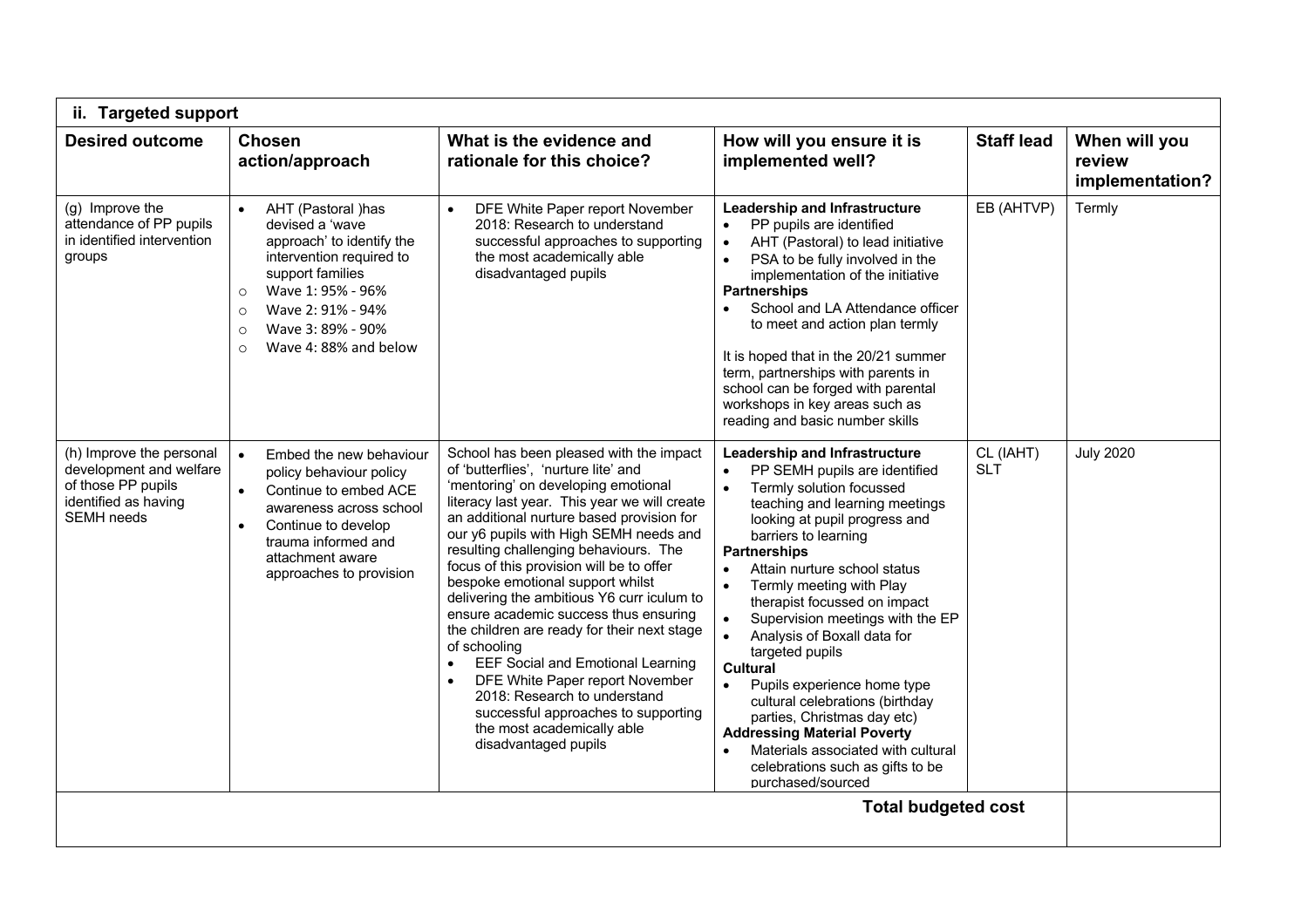| 4. Review of expenditure                                                                                         |                                                 |                                                                                                                                                                                                                                                                                                                                                                                                                                                                                                                                                                                                                                                                                                                                                                                                                                                                                                                                                                                                                                                                                                                                                                                                                                                                                                                                                                                                                                                                                                                                                                                                                                                                                                                                                                                                                      |                                                                                                                                                                                                                                                        |      |  |  |  |  |
|------------------------------------------------------------------------------------------------------------------|-------------------------------------------------|----------------------------------------------------------------------------------------------------------------------------------------------------------------------------------------------------------------------------------------------------------------------------------------------------------------------------------------------------------------------------------------------------------------------------------------------------------------------------------------------------------------------------------------------------------------------------------------------------------------------------------------------------------------------------------------------------------------------------------------------------------------------------------------------------------------------------------------------------------------------------------------------------------------------------------------------------------------------------------------------------------------------------------------------------------------------------------------------------------------------------------------------------------------------------------------------------------------------------------------------------------------------------------------------------------------------------------------------------------------------------------------------------------------------------------------------------------------------------------------------------------------------------------------------------------------------------------------------------------------------------------------------------------------------------------------------------------------------------------------------------------------------------------------------------------------------|--------------------------------------------------------------------------------------------------------------------------------------------------------------------------------------------------------------------------------------------------------|------|--|--|--|--|
| Academic Year 2020 - 21                                                                                          |                                                 |                                                                                                                                                                                                                                                                                                                                                                                                                                                                                                                                                                                                                                                                                                                                                                                                                                                                                                                                                                                                                                                                                                                                                                                                                                                                                                                                                                                                                                                                                                                                                                                                                                                                                                                                                                                                                      |                                                                                                                                                                                                                                                        |      |  |  |  |  |
| <b>Desired outcome</b>                                                                                           | Chosen action/approach                          | Impact: Did you meet the success criteria? Include impact on pupils not eligible for<br>PP, if appropriate.                                                                                                                                                                                                                                                                                                                                                                                                                                                                                                                                                                                                                                                                                                                                                                                                                                                                                                                                                                                                                                                                                                                                                                                                                                                                                                                                                                                                                                                                                                                                                                                                                                                                                                          | <b>Lessons learned</b><br>(and whether you will<br>continue with this<br>approach)                                                                                                                                                                     | Cost |  |  |  |  |
| (a) Improve the<br>performance of<br>PP pupils in<br>early reading,<br>phonics and<br>vocabulary in<br>$EY - Y5$ | The use of the RWI from N<br>$\bullet$<br>$-Y3$ | Year 1 - current Y2<br>Practise phonics screening done in June 2021 showed that 70% of children were on<br>track to pass the phonics screening in autumn 2021<br>Year 2 - current Y3<br>74% of the year 2 cohort who sat the autumn term 2020 assessment passed the<br>screening. Out of the 10 children who did not pass a further 3 did in the June;<br>currently 82% of the y2 cohort met the phonics screening standard.<br>Development days continue to have a huge impact - the summer 2021 feedback from<br>our regional trainer commented how he saw:<br>Consistency in lessons<br>$\bullet$<br>Children beginning to make progress from their starting points<br>Children loving the challenge of learning to read - and smiling through the lesson!<br>$\bullet$<br>TAs working skilfully to teach RWI with consistency and to ensure that every child<br>makes progress<br>Due to the impact of covid reception attainment was not as strong as year 1.<br>Staff training in the NELI program with key early year's staff has taken place to<br>support the development of children's early language and literacy skills. This is due to<br>begin Autumn 2 2021.<br>'You have made reading a key focus in your improvement journey. Your reading<br>leader has worked with a consultant to develop her subject expertise. This consultant<br>continually reviews the reading programme. This reading expertise is effectively<br>shared with teachers and teaching assistants. Your staff show an insightful<br>understanding of barriers to reading. For example, your reading leader is aware that<br>tests do not always reveal the problems some pupils experience in becoming fluent<br>readers. Such insights are leading to clear improvements in the teaching of early<br>reading.' OFSTED MAY 21 | This approach will<br>continue in 21/22 with a<br>focus on TA training and<br>ways to narrow the gap<br>effectively. The reading<br>leader and EYFS lead<br>will also do further<br>coaching support to<br>enhance the learning in<br>the environment. |      |  |  |  |  |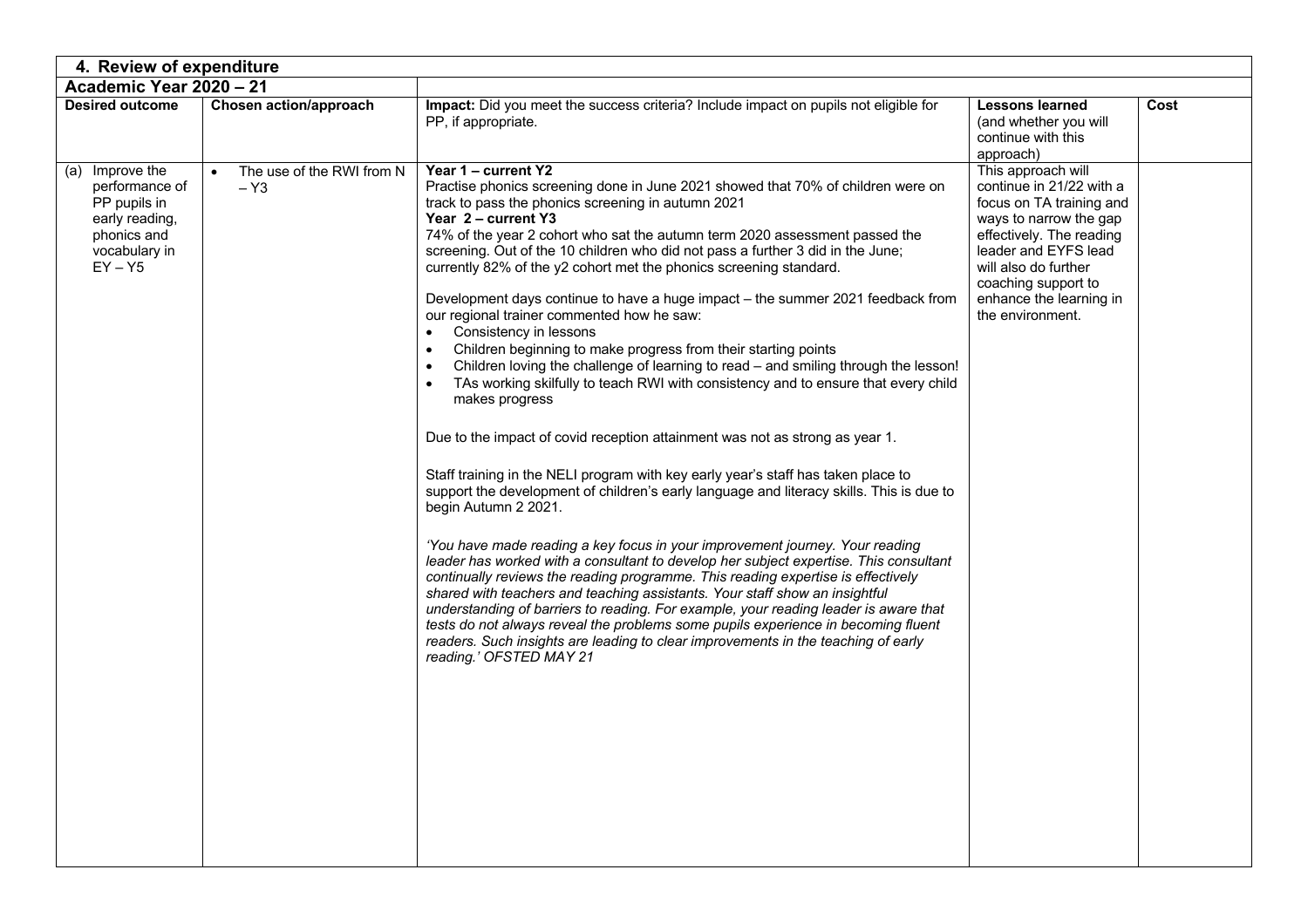| (b)<br>Improve the<br>performance of<br>PP pupils in<br>reading, writing<br>and maths and<br>combined (raise<br>attainment) |           | The school in collaboration<br>with the Federation and the<br>LA Primary Advisor will<br>continue the development<br>of the curriculum offer<br>through high quality CPD,<br>coaching and support<br>The federation will<br>introduce a new feedback<br>and marking policy<br>designed to ensure<br>children embed and use<br>knowledge by effectively<br>supporting them to access<br>and transfer knowledge to<br>their long term memory<br>An additional 15 minutes<br>per day to be used for<br>interleaved practice to<br>ensure all PP pupils have<br>an opportunity to practice<br>retrieval from their long<br>term memory and apply to | High quality CPD was delivered through staff meetings and individual coaching<br>sessions on:<br>Assessment for learning in English<br>$\bullet$<br>The bigger picture<br>$\bullet$<br>Feedback and marking in English<br>$\bullet$<br>$\bullet$<br>Feedback and marking in maths<br>Curriculum design<br>$\bullet$<br>Timetable design to include interleaved practice<br>$\bullet$<br>Through a coaching model led by the DHT, Subject Senior Leaders were guided to<br>evaluate and rewrite the marking and feedback policy to reflect current research and<br>support the development of metacognitive thinking. This was a very successful<br>project and leaders were able to successfully deliver to and then coach staff.<br>Feedback from staff and children was overwhelmingly positive about the changes<br>made and particularly in the English books, it is very clear to see the impact of<br>feedback on outcomes and next steps.<br>Timetables changes have been made and are established. Teachers are able to<br>report that children's daily outcomes are improving in terms of applying leaned fluency<br>tasks to fresh problems.<br>'Your pupils are powerful advocates of your work. The pupils I talked to valued the<br>care and support of your staff. They described how new approaches were helping<br>them to remember more number facts in mathematics.' OFSTED MAY 21 | The sequence of<br>learning and children<br>being able to discuss<br>their journey is very<br>successful in the<br>English and foundation<br>subject books but less<br>so in the maths books<br>due to the use of power<br>maths workbooks/jotters<br>and the power maths<br>planning. As a result,<br>significant changes will<br>be made to the maths<br>curriculum and the use<br>of maths books.<br>The coaching model for<br>SSL was very<br>successful in<br>implementing research<br>based change and this<br>model will be sued |  |
|-----------------------------------------------------------------------------------------------------------------------------|-----------|-------------------------------------------------------------------------------------------------------------------------------------------------------------------------------------------------------------------------------------------------------------------------------------------------------------------------------------------------------------------------------------------------------------------------------------------------------------------------------------------------------------------------------------------------------------------------------------------------------------------------------------------------|------------------------------------------------------------------------------------------------------------------------------------------------------------------------------------------------------------------------------------------------------------------------------------------------------------------------------------------------------------------------------------------------------------------------------------------------------------------------------------------------------------------------------------------------------------------------------------------------------------------------------------------------------------------------------------------------------------------------------------------------------------------------------------------------------------------------------------------------------------------------------------------------------------------------------------------------------------------------------------------------------------------------------------------------------------------------------------------------------------------------------------------------------------------------------------------------------------------------------------------------------------------------------------------------------------------------------------------------------------------------------------------------------|-----------------------------------------------------------------------------------------------------------------------------------------------------------------------------------------------------------------------------------------------------------------------------------------------------------------------------------------------------------------------------------------------------------------------------------------------------------------------------------------------------------------------------------------|--|
| (c) Improve the<br>performance of<br>PP pupils at                                                                           | $\bullet$ | fresh problems to ensure<br>their knowledge is<br>embedded.<br>As above<br>More able PP pupils are<br>identified on planning to                                                                                                                                                                                                                                                                                                                                                                                                                                                                                                                 | Standardised tests from the NFER were used however, on reflection the tests did not<br>only cover what had been taught largely due to the 'gap filling' from the previous<br>academic year and therefore the resulting data is not reliable in judging improvement<br>As above                                                                                                                                                                                                                                                                                                                                                                                                                                                                                                                                                                                                                                                                                                                                                                                                                                                                                                                                                                                                                                                                                                                       | again.<br>NFER test in maths only<br>to be used in summer<br>As above                                                                                                                                                                                                                                                                                                                                                                                                                                                                   |  |
| higher standard                                                                                                             |           | ensure stretch and<br>challenge                                                                                                                                                                                                                                                                                                                                                                                                                                                                                                                                                                                                                 |                                                                                                                                                                                                                                                                                                                                                                                                                                                                                                                                                                                                                                                                                                                                                                                                                                                                                                                                                                                                                                                                                                                                                                                                                                                                                                                                                                                                      |                                                                                                                                                                                                                                                                                                                                                                                                                                                                                                                                         |  |
| (d) Talk matters<br>improving<br>quality of<br>teaching in the<br>early years                                               |           | The use of the WellComm<br>materials to direct<br>precision teaching and<br>provision in EY from 2 yrs -<br>Rec<br>Speech and language<br>assessment of pupils in<br>Early Years and action<br>taken to remove barriers.<br>Part funding of enhanced<br>speech and language                                                                                                                                                                                                                                                                                                                                                                     | A significant amount of phonics was taught on line this year. 79% of children took part<br>at home and were able to continue their journey on return. On return to school, it was<br>evident through teacher assessment, that language was an area of concern. Early talk<br>boost was picked up in nursery for those children who were identified as being two or<br>more age bands behind their age-related expectations. This had an impact and<br>children started to close the gap. Other children had daily phonic and love to read<br>sessions where language was the focus.<br>Reception children returned to school with gaps in their learning. Through carefully<br>planned love to read, phonic and English sessions these were beginning to be<br>addressed. Children were lower than expected and through teacher assessment only<br>10% achieved the GLD.                                                                                                                                                                                                                                                                                                                                                                                                                                                                                                                             | A focus on early<br>language will continue in<br>the next year.                                                                                                                                                                                                                                                                                                                                                                                                                                                                         |  |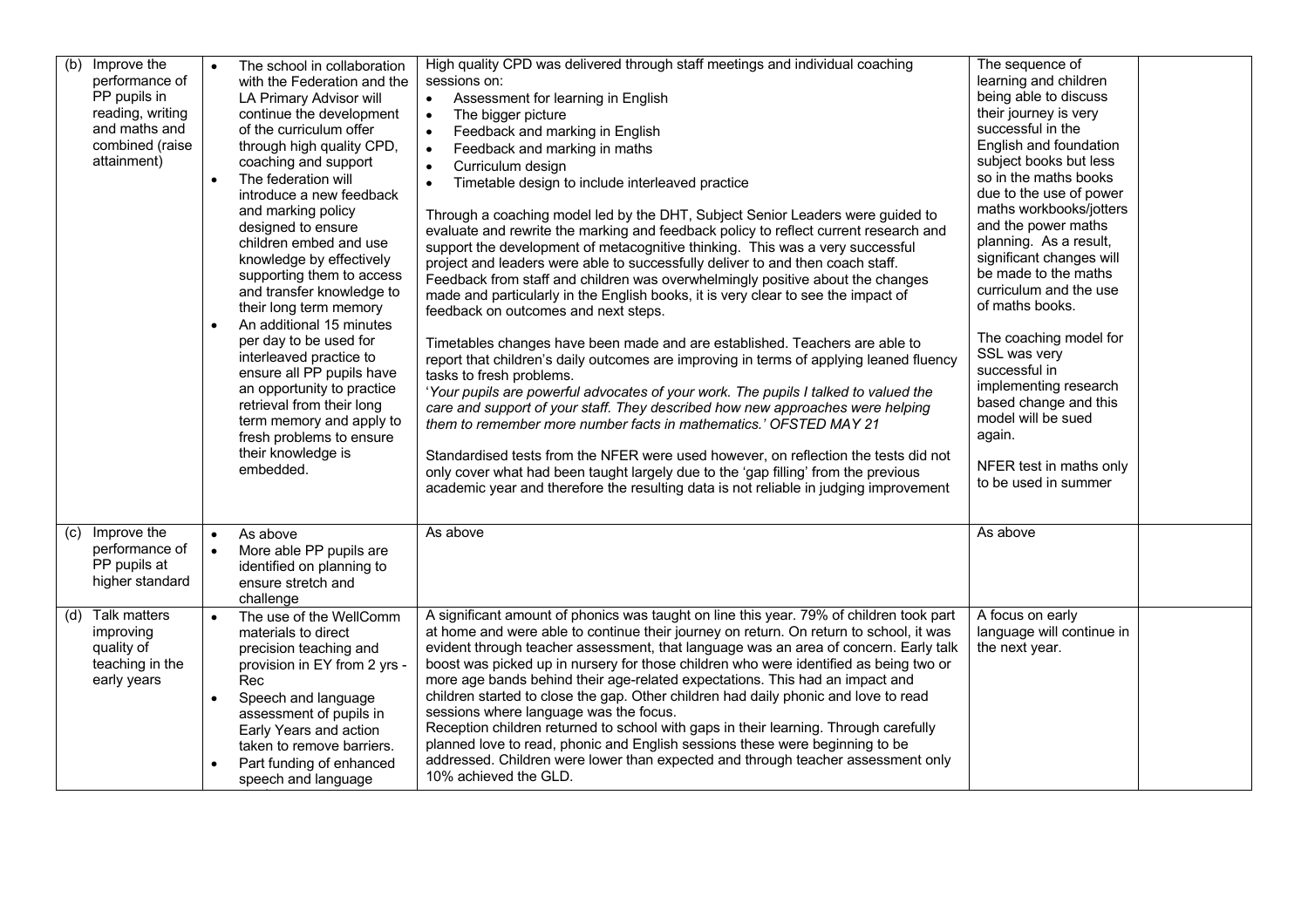| (e)<br>Raise<br>aspirations of<br>PP pupils                                                                        | $\bullet$                                             | Cluster work<br>Student council                                                                                                                                                                         | Student council is well represented by those pupils who are pupil premium across the<br>school. Unfortunately due to COVID, cluster wide initiatives did not take place.                                                                                                                                                                                                                                                                                                                                                                                                                                                                                                                                                                                                                                                                                                                                                                                                                                                                                                                                                                             | Student council will<br>continue into 21-22                 |  |
|--------------------------------------------------------------------------------------------------------------------|-------------------------------------------------------|---------------------------------------------------------------------------------------------------------------------------------------------------------------------------------------------------------|------------------------------------------------------------------------------------------------------------------------------------------------------------------------------------------------------------------------------------------------------------------------------------------------------------------------------------------------------------------------------------------------------------------------------------------------------------------------------------------------------------------------------------------------------------------------------------------------------------------------------------------------------------------------------------------------------------------------------------------------------------------------------------------------------------------------------------------------------------------------------------------------------------------------------------------------------------------------------------------------------------------------------------------------------------------------------------------------------------------------------------------------------|-------------------------------------------------------------|--|
| Ensure access<br>(f)<br>to educational<br>visits                                                                   | $\bullet$                                             | Directly address, if<br>necessary material poverty                                                                                                                                                      | All PP pupils were able to access visits and experiences regardless of whether<br>voluntary contributions were made or not                                                                                                                                                                                                                                                                                                                                                                                                                                                                                                                                                                                                                                                                                                                                                                                                                                                                                                                                                                                                                           | This will be an ongoing<br>desired outcome                  |  |
| (g) Improve the<br>attendance of PP<br>pupils in identified<br>intervention groups                                 | $\bullet$<br>$\circ$<br>$\circ$<br>$\circ$<br>$\circ$ | AHT (Pastoral )has<br>devised a 'wave approach'<br>to identify the intervention<br>required to support families<br>Wave 1: 95% - 96%<br>Wave 2: 91% - 94%<br>Wave 3: 89% - 90%<br>Wave 4: 88% and below | This target will carry over into the 2020/21 academic year as we were unable to<br>complete the planned strategies due to COVID.                                                                                                                                                                                                                                                                                                                                                                                                                                                                                                                                                                                                                                                                                                                                                                                                                                                                                                                                                                                                                     | This will continue to be<br>a focus in 20-21                |  |
| (h) Improve the<br>personal<br>development and<br>welfare of those PP<br>pupils identified as<br>having SEMH needs | $\bullet$<br>$\bullet$<br>$\bullet$                   | Embed the new behaviour<br>policy behaviour policy<br>Continue to embed ACE<br>awareness across school<br>Continue to develop<br>trauma informed and<br>attachment aware<br>approaches to provision     | The Mental Health and Behaviour Policy is embedded across school. Staff ensure that<br>they have high expectations of all pupils and when there are concerns around<br>behaviour, the adults within school will seek first to understand what the behaviour is<br>communicating. Staff have received training on the development of the schools<br>'Recovery Framework' which has supported our pupils upon return following the<br>lockdown in March 2020-July 2020, this has meant that all pupils' emotional wellbeing<br>was supported and effectively managed. The Leuven Scales were utilised to assess<br>pupil's wellbeing and engagement in learning, this ensured that we could provide<br>bespoke support to individuals as they settled back into school.<br>'You have sustained improvement at a time of unprecedented challenge. Many pupils<br>and their families have faced considerable difficulties as a result of COVID-19. Staff<br>have made the safety of pupils a priority. Through practical support and changes to<br>the curriculum, your team has actively supported the well-being of pupils.' - OFSTED<br><b>MAY 21</b> | Continue the journey to<br>nurture school status in<br>2022 |  |

## **8. Breakdown of expenditure 2020 - 2021**

| <b>Action</b>                                                                         | <b>Specific Spending</b>                                                                           | <b>Costs</b>                                                 | <b>Total</b> |
|---------------------------------------------------------------------------------------|----------------------------------------------------------------------------------------------------|--------------------------------------------------------------|--------------|
| A. Improve the performance of PP pupils in early reading,<br>phonics and vocabulary   | Part Funding of RWI Support<br>$\bullet$<br>RWI lead time (English Lead)                           | £2400 (66% of total)<br>E Lead £5325 (66% of 1 day per week) | £7725        |
| B. Improve the performance of PP pupils in reading,<br>writing and maths and combined | <b>EEF Reducing Class Sizes</b><br><b>EEF: Mastery Learning</b><br><b>EEF: Teaching Assistants</b> | £6 011 per class                                             | £73 889      |